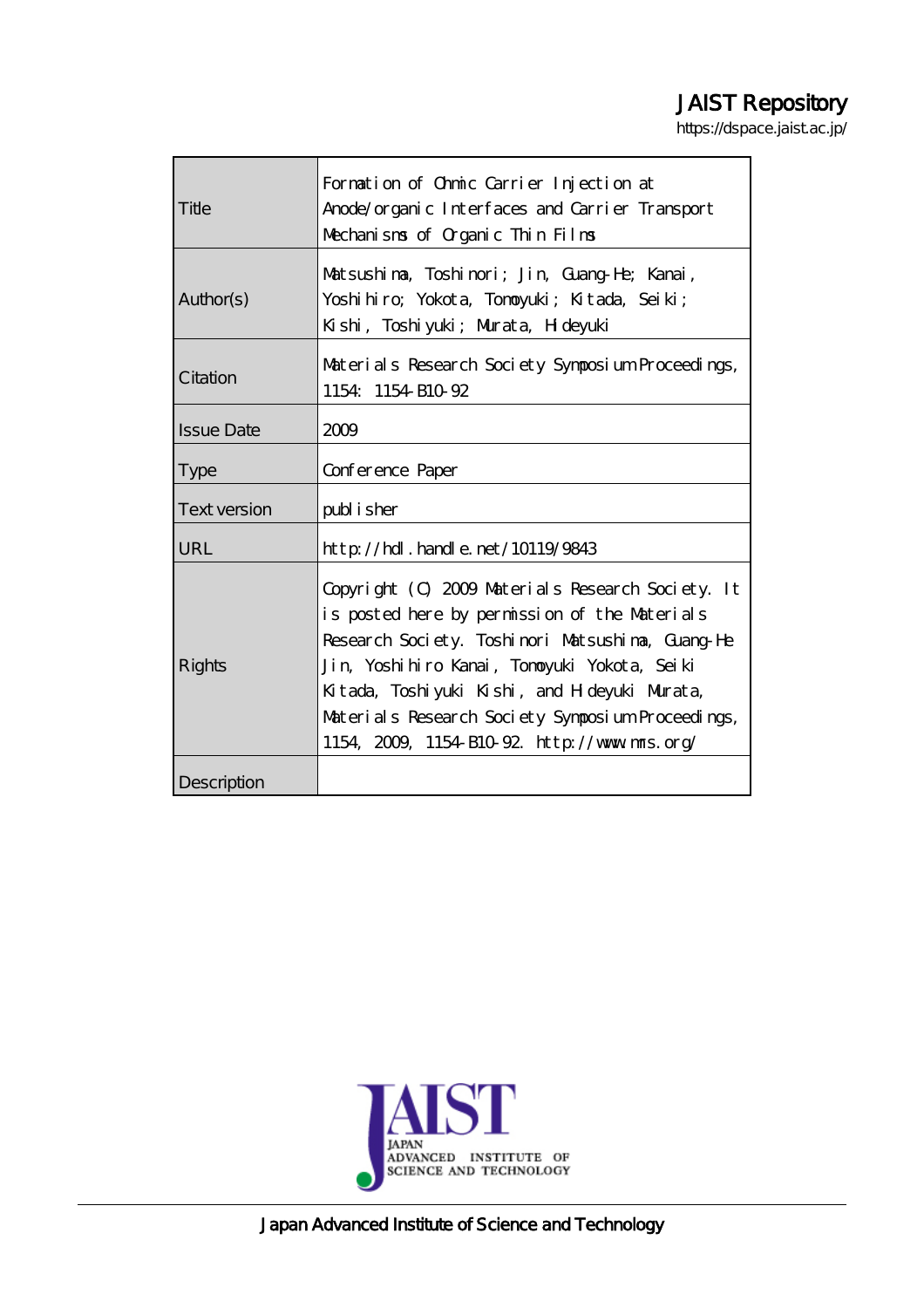# **Formation of Ohmic Carrier Injection at Anode/Organic Interfaces and Carrier Transport Mechanisms of Organic Thin Films**

Toshinori Matsushima, Guang-He Jin, Yoshihiro Kanai, Tomoyuki Yokota, Seiki Kitada, Toshiyuki Kishi, and Hideyuki Murata \*

School of Materials Science, Japan Advanced Institute of Science and Technology, 1-1 Asahidai, Nomi, Ishikawa 923-1292, Japan

\*Corresponding author. Tel.: +81 761 51 1531; fax: +81 761 51 1149; E-mail address: murata-h@jaist.ac.jp

## **ABSTRACT**

We have shown that hole mobilities of a wide variety of organic thin films can be estimated using a steady-state space-charge-limited current (SCLC) technique due to formation of Ohmic hole injection by introducing a very thin hole-injection layer of molybdenum oxide (MoO3) between an indium tin oxide anode layer and an organic hole-transport layer. Organic hole-transport materials used to estimate hole mobilities are 4,4',4"-tris(*N*-3-methylphenyl-*N*phenyl-amino)triphenylamine (m-MTDATA), 4,4',4"-tris(*N*-2-naphthyl-*N*-phenylamino)triphenylamine (2-TNATA), rubrene, *N*,*N*´-di(m-tolyl)-*N*,*N*´-diphenylbenzidine (TPD), and  $N$ , $N$ <sup> $\cdot$ </sup>-diphenyl- $N$ , $N$ <sup> $\cdot$ </sup>-bis(1-naphthyl)-1,1<sup> $\cdot$ </sup>-biphenyl-4,4 $\cdot$ -diamine ( $\alpha$ -NPD). These materials are found to have electric-field-dependent hole mobilities. While field dependence parameters  $(\beta)$  estimated from SCLCs are almost similar to those estimated using a widely used time-offlight (TOF) technique, zero field SCLC mobilities  $(\mu_0)$  are about one order of magnitude lower than zero field TOF mobilities.

#### **INTRODUCTION**

Organic light-emitting diodes (OLEDs) have been developed due to their high potentials for use in low-cost, mechanically flexible, light-weight display and lighting applications. Multilayer OLEDs are typically composed of an indium tin oxide (ITO) anode, an organic holetransport layer (HTL), an emitting layer, an electron-transport layer, and a metal cathode. In general, a large hole injection barrier height of several hundred meV is present between an ITO layer and an HTL, which causes an increase in driving voltage of OLEDs. Various organic and inorganic hole-injection layers (HILs) have been inserted between an ITO and an HTL to reduce the driving voltages [1-3]. Recently, we have demonstrated that the use of a 0.75 nm HIL of molybdenum oxide (MoO3) inserted between an ITO and an HTL of *N*,*N*´-diphenyl-*N*,*N*´-bis(1 naphthyl)-1,1´-biphenyl-4,4´-diamine (α-NPD) leads to the formation of an Ohmic contact at the ITO/MoO<sub>3</sub>/ $\alpha$ -NPD interfaces and the observation of a space-charge-limited current (SCLC) of  $\alpha$ -NPD [4]. This MoO<sub>3</sub> thickness of 0.75 nm is much thinner than the previously reported values. Moreover, marked improvements of driving voltages, power conversion efficiencies, and operational stability of OLEDs have been realized using the very thin  $MoO<sub>3</sub> HIL [5,6]$ .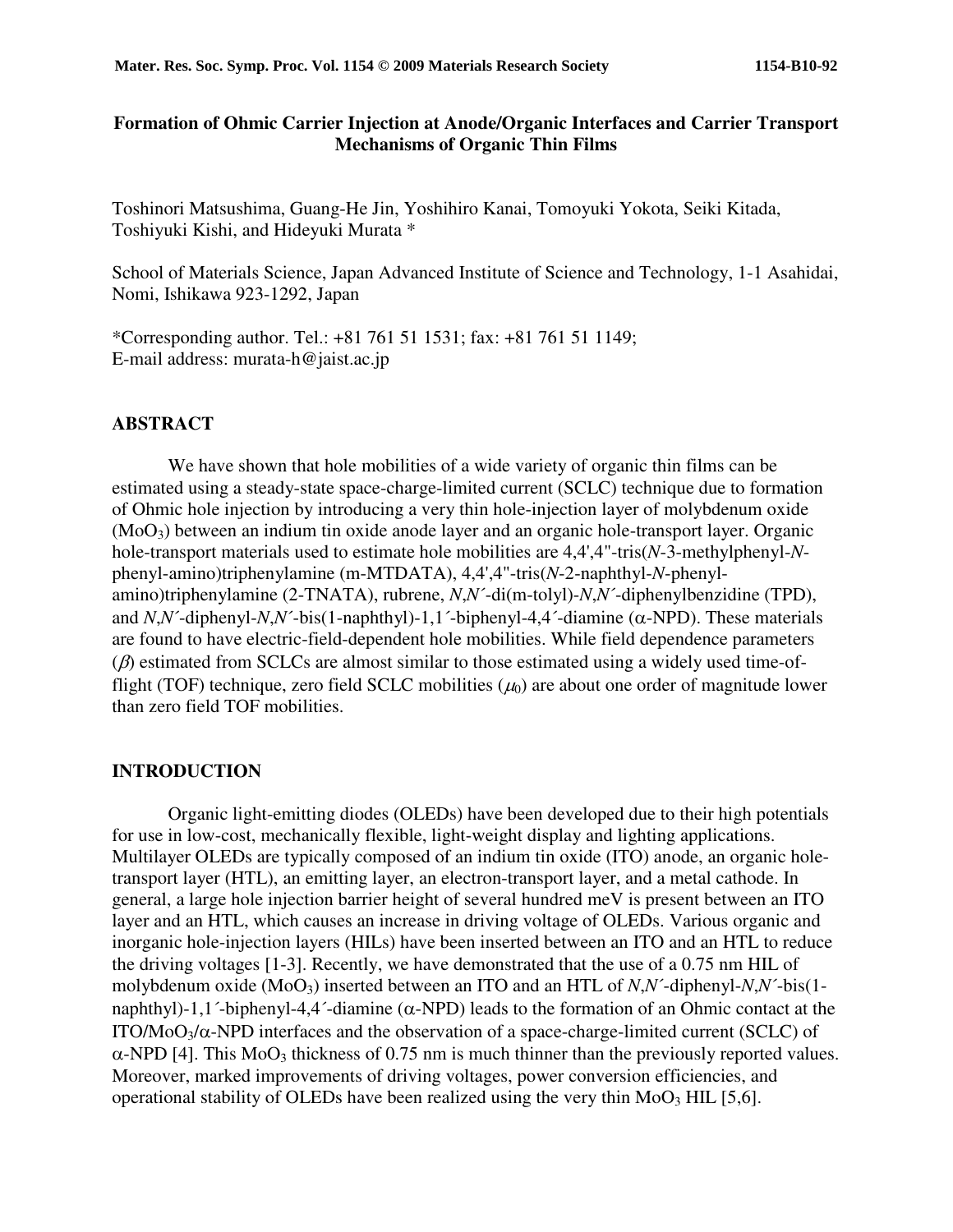Presence of charge-carrier injection barriers at electrode/organic interfaces generally makes it difficult to investigate carrier transport mechanisms in organic films because observed currents are governed by both carrier injection and transport [7]. In this study, we have shown that Ohmic contacts can be formed and SCLCs can be observed using a very thin  $MoO<sub>3</sub> HIL$ between an ITO anode layer and a wide variety of organic HTLs. Organic HTL materials used in this study are 4,4',4"-tris(*N*-3-methylphenyl-*N*-phenyl-amino)triphenylamine (m-MTDATA), 4,4',4"-tris(*N*-2-naphthyl-*N*-phenyl-amino)triphenylamine (2-TNATA), rubrene, *N*,*N*´-di(mtolyl)- $N$ , $N'$ -diphenylbenzidine (TPD),  $\alpha$ -NPD, 5,10,15,20-tetraphenylporphyrin (H<sub>2</sub>TPP), and 2,4,6-tricarbazolo-1,3,5-triazine (TRZ-2). The chemical structures of the organic HTL molecules are shown in figure 1. From analyses of current density-voltage (*J*-*V*) characteristics of the HTLs with a SCLC equation, we found that while field dependence parameters  $(\beta)$  estimated from SCLC regions are almost similar to those estimated using a widely used time-of-flight (TOF) technique, zero field SCLC mobilities  $(\mu_0)$  are about one order of magnitude lower than zero field TOF mobilities.



**Figure 1.** Chemical structures of organic molecules used to estimate hole mobilities.

### **EXPERIMENT**

The schematic structure of the single-organic-layer, hole-carrier-only devices used in this study are shown in figure 2(a). The hole-only devices consisted of a glass substrate coated with a 150 nm ITO anode layer, a *X* nm  $MoO<sub>3</sub> HIL$ , a 100 nm organic HTL, an electron-blocking layer  $(EBL)$  of MoO<sub>3</sub>, and a 100 nm cathode layer of Al. The devices were fabricated using a preparation condition as previously reported in Refs. [4-6]. The organic materials shown in figure 1 were used as the HTLs. The thicknesses of the  $MoO<sub>3</sub> HIL(X)$  between the ITO and the HTL were varied from 0 nm to 10 nm. The completed devices were encapsulated using a glass cap and an ultraviolet curing epoxy resin inside a nitrogen-filled glove box. The steady-state *J*-*V* characteristics of the devices with various *X* were measured using a SCS4200 semiconductor characterization system (Keithley) under dark at room temperature.

50 nm layers of the organic and inorganic materials were prepared on cleaned ITO surfaces to determine their ionization potential and work function energy levels by using an AC-2 photoelectron yield spectrometer (Riken Keiki). The electron affinity energy levels of the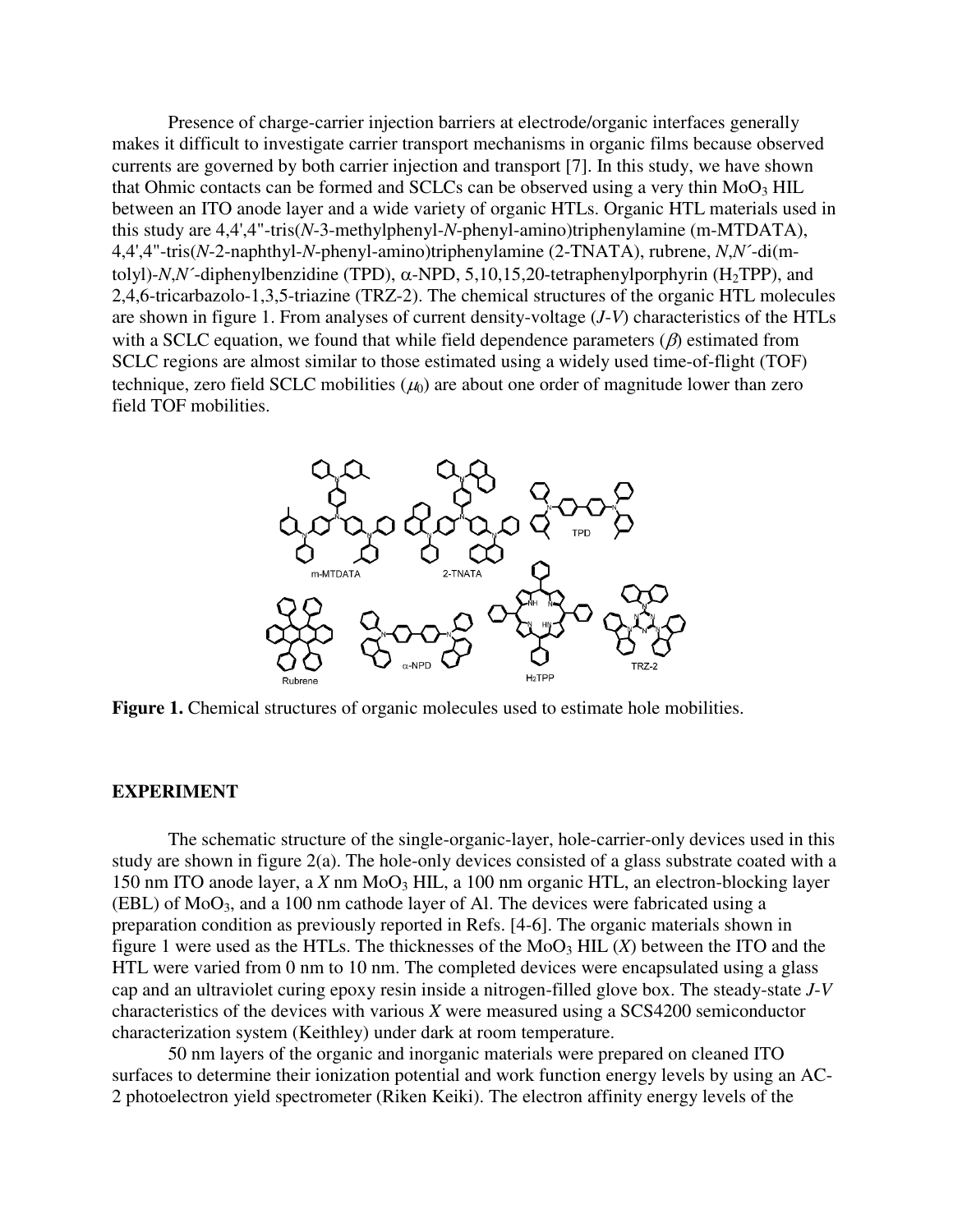organic layers were roughly estimated by subtracting their optical absorption onset energies from the ionization potential energy levels. The energy-level diagram of the devices with the values thus measured is depicted in figure 2(b). The hole injection and transport characteristics of the devices were investigated by changing the ionization potential energy levels of the HTLs from - 5.06 eV (m-MTDATA) to -5.13 eV (2-TNATA), -5.24 eV (TPD), -5.29 eV (rubrene), -5.40 eV ( $\alpha$ -NPD), -5.52 eV (H<sub>2</sub>TPP), and -5.68 eV (TRZ-2) relative to the work function of ITO (-5.02) eV). As shown in figure 2(b), high-work-function  $MoO<sub>3</sub>$  (-5.68 eV) was introduced as the EBL between the HTL and the Al cathode to prevent electron injection from the cathode. In fact, all devices exhibited no electroluminescence from the HTLs during the *J*-*V* measurements, indicating that unipolar hole currents flow through the devices.



**Figure 2.** (a) Schematic structure of hole-only devices and (b) energy-level diagram of hole-only devices. Thicknesses of MoO<sub>3</sub> HIL used between ITO and HTL were varied from 0 nm to 10 nm.

### **RESULTS AND DISCUSSION**

If an Ohmic contact is formed and a free charge density is negligible in comparison to an injected charge density, a SCLC with field-dependent carrier mobilities [8,9] is given by

$$
J = \frac{9}{8} \varepsilon_r \varepsilon_0 \mu_0 \exp(0.89 \beta \left(\frac{V}{L}\right)^{0.5}) \frac{V^2}{L^3} \quad (1),
$$

where  $\varepsilon_r$  is the relative permittivity,  $\varepsilon_0$  is the vacuum permittivity,  $\mu_0$  is the zero field mobility,  $\beta$ is the field dependence parameter, and *L* is the cathode-anode spacing. By fitting the *J*-*V* characteristics of the hole-only devices with Eq. (1),  $\mu_0$  and  $\beta$  values of the HTLs can be estimated at the same time. In this study, a standard  $\varepsilon_r$  of 3.0 for organic thin films was used to fitting.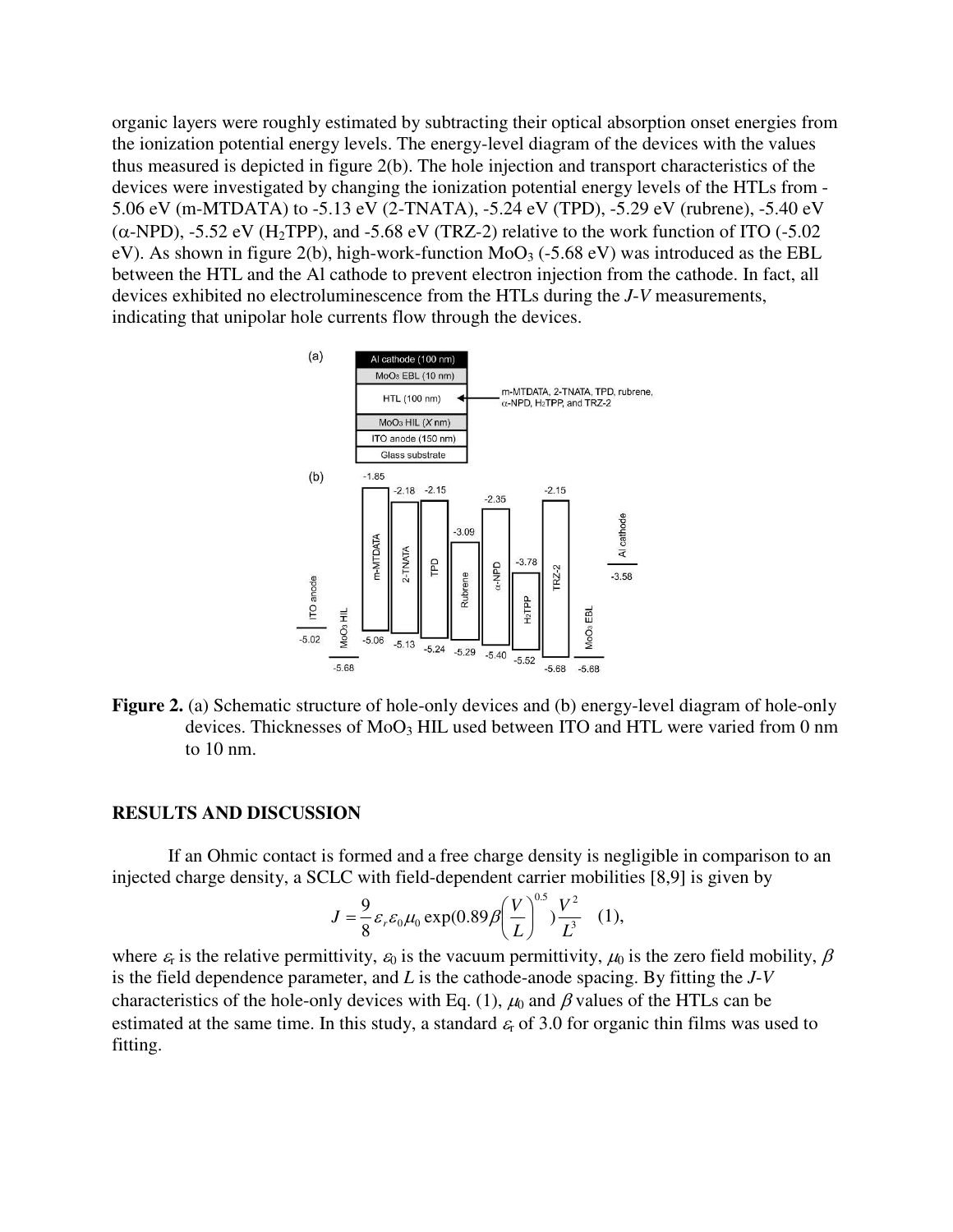

**Figure 3.** *J*-*V* characteristics of hole-only devices with HTLs of (a) m-MTDATA, (b) 2-TNATA, (c) TPD, (d) rubrene, (e)  $\alpha$ -NPD, (f) H<sub>2</sub>TPP, and (g) TRZ-2. The solid curves represent calculated *J*-*V* curves based on Eq. (1).

The *J*-*V* characteristics of m-MTDATA and 2-TNATA are independent of the oxide thicknesses *X* and are well fitted with Eq. (1) [the solid curves in figures 3(a) and 3(b)]. The  $\mu_0$ and  $\beta$  estimated by the fitting are (1.5  $\pm$  0.1) x 10<sup>-6</sup> cm<sup>2</sup> V<sup>-1</sup> s<sup>-1</sup> and (3.7  $\pm$  0.4) x 10<sup>-3</sup> cm<sup>0.5</sup> V<sup>-0.5</sup> for m-MTDATA and (4.5  $\pm$  0.3) x 10<sup>-6</sup> cm<sup>2</sup> V<sup>-1</sup> s<sup>-1</sup> and (2.0  $\pm$  0.2) x 10<sup>-3</sup> cm<sup>0.5</sup> V<sup>-0.5</sup> for 2-TNATA, respectively. These results indicate that the *J*-*V* characteristics are controlled by the SCLCs and the ITO/m-MTDATA and ITO/2-TNATA junctions are already Ohmic contacts without the  $MO<sub>3</sub> HILs$ . The hole injection barrier heights are estimated from figure 2(b) to be 0.04 eV at the ITO/m-MTDATA interface and 0.11 eV at the ITO/2-TNATA interface. We assume that the very small barrier heights less than  $\approx 0.1$  eV no longer prevent hole injection from the ITO. It has been reported that ITO forms ideal hole-injecting contacts with m-MTDATA [10] and 2-TNATA [11], which is in good agreement with the present results.

The *J*-*V* characteristics of TPD, rubrene, and  $\alpha$ -NPD are markedly dependent upon the *X*. The *J*-*V* characteristics of these HTLs shift to higher current densities and then shift to lower current densities as increasing the *X* from 0 nm to 10 nm [figures 3(c), 3(d), and 3(e)]. The similar change in *J*-*V* characteristics has been observed [4]. The optimized *X* is 1.0 nm for rubrene and 0.75 nm for TPD and  $\alpha$ -NPD, which provide the highest current densities for the devices. The *J*-*V* characteristics at the optimized *X* are well fitted with Eq. (1) [the solid curves in figures 3(c), 3(d), and 3(e)], yielding a  $\mu_0$  of (4.5  $\pm$  0.4) x 10<sup>-5</sup> cm<sup>2</sup> V<sup>-1</sup> s<sup>-1</sup> and a  $\beta$  of (1.5  $\pm$  0.2) x  $10^{-3}$  cm<sup>0.5</sup> V<sup>-0.5</sup> for TPD, a  $\mu_0$  of (1.0  $\pm$  0.1) x  $10^{-4}$  cm<sup>2</sup> V<sup>-1</sup> s<sup>-1</sup> and a  $\beta$  of (1.1  $\pm$  0.2) x  $10^{-3}$  cm<sup>0.5</sup> V<sup>-</sup> <sup>0.5</sup> for rubrene, and a  $\mu_0$  of (8.1 ± 0.6) x 10<sup>-5</sup> cm<sup>2</sup> V<sup>-1</sup> s<sup>-1</sup> and a  $\beta$  of (8.0 ± 0.6) x 10<sup>-4</sup> cm<sup>0.5</sup> V<sup>-0.5</sup> for  $\alpha$ -NPD.

As can been seen in figure 2(b), the relatively large hole injection barriers are present between the ITO and the HTLs of TPD, rubrene, and  $\alpha$ -NPD. However, these barrier heights are lowered by using the very thin  $MoO<sub>3</sub> HIL$  to form Ohmic hole injection due probably to an increase in work function of an  $ITO/MoO<sub>3</sub>$  anode [6] and efficient hole injection via gap states caused by an electron transfer from the HTLs to the  $MoO<sub>3</sub> HIL [12]$ . On the other hands, we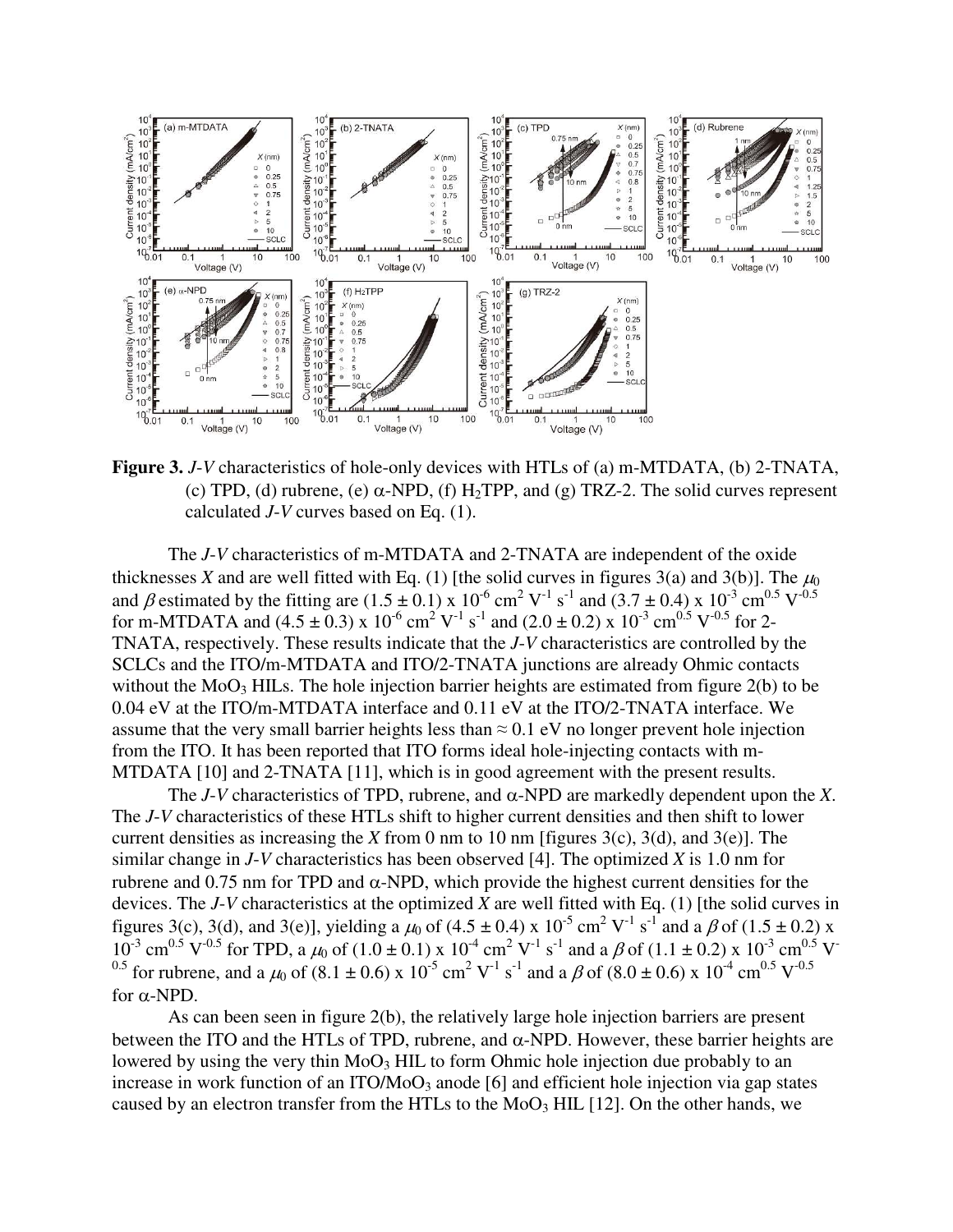suppose that a strong space charge layer is formed in the HTLs due to the electron transfer when the thick  $MO<sub>3</sub> HIL$  is used. The strong space charge layer may lower carrier injection at the interfaces, resulting in a decrease in current density at higher *X*, as shown in figures 3(c), 3(d), and  $3(e)$ .

The  $J$ -*V* characteristics of the hole-only devices with the  $H_2$ TPP HTL and the TRZ-2 HTL are shown in figures 3(f) and 3(g). The *J*-*V* characteristics are not well explained with Eq. (1) [the solid lines in figures 3(f) and 3(g)], indicating that the *J*-*V* characteristics are controlled by injection-limited currents. Since the ionization potential energies of  $H_2TPP$  and TRZ-2 are deeper than those of the other HTL materials (figure 2), Ohmic conductions are not realized even by using the  $MoO<sub>3</sub> HIL$ .



**Figure 4.** Comparison of  $\mu_0$  and  $\beta$  estimated from SCLC and TOF techniques.

The  $\mu_0$  and  $\beta$  estimated from the SCLC regions are compared with those of m-MTDATA [13], 2-TNATA [11], TPD [14], rubrene [15], and  $\alpha$ -NPD [14] previously estimated using a TOF technique. The comparison results of the  $\mu_0$  and the  $\beta$  are shown in figures. 4(a) and 4(b), respectively. While the  $\beta$  estimated from the SCLCs is almost similar to that estimated using a TOF technique, the  $\mu_0$  estimated from the SCLCs is about one order of magnitude lower than that estimated using a TOF technique. It has been shown that electron mobilities of tris(8 hydroxyquinoline) aluminum  $(Alq<sub>3</sub>)$  [16] and 4,7-diphenyl-1,10-phenanthroline (Bphen) [17] and hole mobilities of  $\alpha$ -NPD [18] and m-MTDATA [19] gradually decrease with decreasing their film thicknesses. Chu *et al.* attributed the thickness-dependent mobilities to a change of hole trap concentrations in films [18]. Thus, we infer that SCLC mobilities measured from thinner films become lower than TOF mobilities measured from thicker films.

#### **CONCLUSIONS**

In this study, we investigated that how thicknesses of a  $MoO<sub>3</sub> HIL$  inserted between an ITO layer and a wide variety of organic HTLs influence *J*-*V* characteristics of hole-only devices. We obtained the following relationships between hole injection barrier heights and *J*-*V* characteristics. (1) Small barrier heights less than  $\approx 0.1$  eV at interfaces of ITO/m-MTDATA and ITO/2-TNATA no longer prevent hole injection from the ITO (Ohmic contacts). Thus, SCLCs of m-MTDATA and 2-TNATA are observed without a  $MoO<sub>3</sub> HIL.$  (2) Barrier heights ranging from  $\approx$  0.1 eV to  $\approx$  0.5 eV at interfaces of ITO/TPD, ITO/rubrene, and ITO/α-NPD lower hole